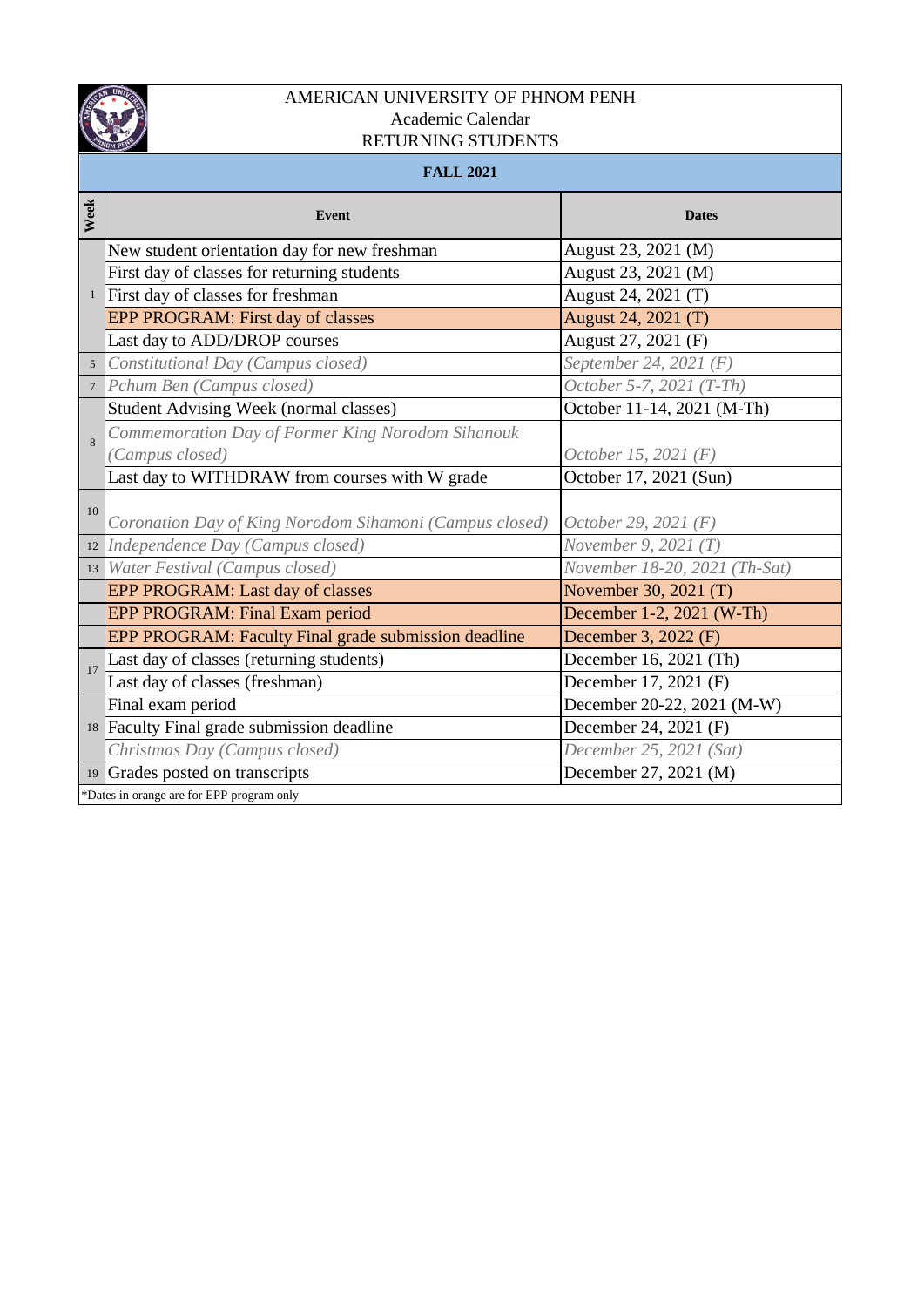|                | <b>SPRING 2022</b>                               |                            |  |  |
|----------------|--------------------------------------------------|----------------------------|--|--|
| Week           | Event                                            | <b>Dates</b>               |  |  |
|                | International New Year Day (Campus closed)       | January 1, 2022 (Sat)      |  |  |
|                | <b>Mandatory Faculty training</b>                | January 4-5, 2022 (T-W)    |  |  |
|                | Victory over Genocide Day (Campus closed)        | January 7, 2022 (F)        |  |  |
|                | First day of classes                             | January 10, 2022 (M)       |  |  |
|                | Last day to ADD/DROP courses                     | January 14, 2022 (F)       |  |  |
| $\overline{4}$ | Chinese New Year - AUPP holiday (Campus closed)  | February 1, 2022 $(T)$     |  |  |
| $\,8\,$        | Last day to WITHDRAW from courses with W grade   | March 6, 2022 (Sun)        |  |  |
| 9              | International Women's Day (Campus closed)        | March 8, 2022 (T)          |  |  |
| 14             | Khmer New Year (Campus closed)                   | April 14-16, 2022 (Th-Sat) |  |  |
|                | 15 Student Advising Week (normal classes)        | April 18-22, 2022 (M-F)    |  |  |
|                | 16 Last day of classes                           | April 28, 2022 (Th)        |  |  |
| 17             | International Labor Day (Campus closed)          | May 1, 2022 (Sun)          |  |  |
|                | Final exam period                                | May 2-4, 2022 (M-W)        |  |  |
| 18             | Faculty Final grade submission deadline          | May 9, 2022 (M)            |  |  |
|                | Grades posted on transcripts                     | May 10, 2022 (T)           |  |  |
|                | <b>Mandatory Faculty training</b>                | May 12, 2022 (Th)          |  |  |
|                | King Norodom Sihamoni's birthday (Campus closed) | May 14, 2022 (Sat)         |  |  |
|                | Visak Bochea Day (Campus closed)                 | May 15, 2022 (Sun)         |  |  |
|                | *Dates in orange are for EPP program only        |                            |  |  |